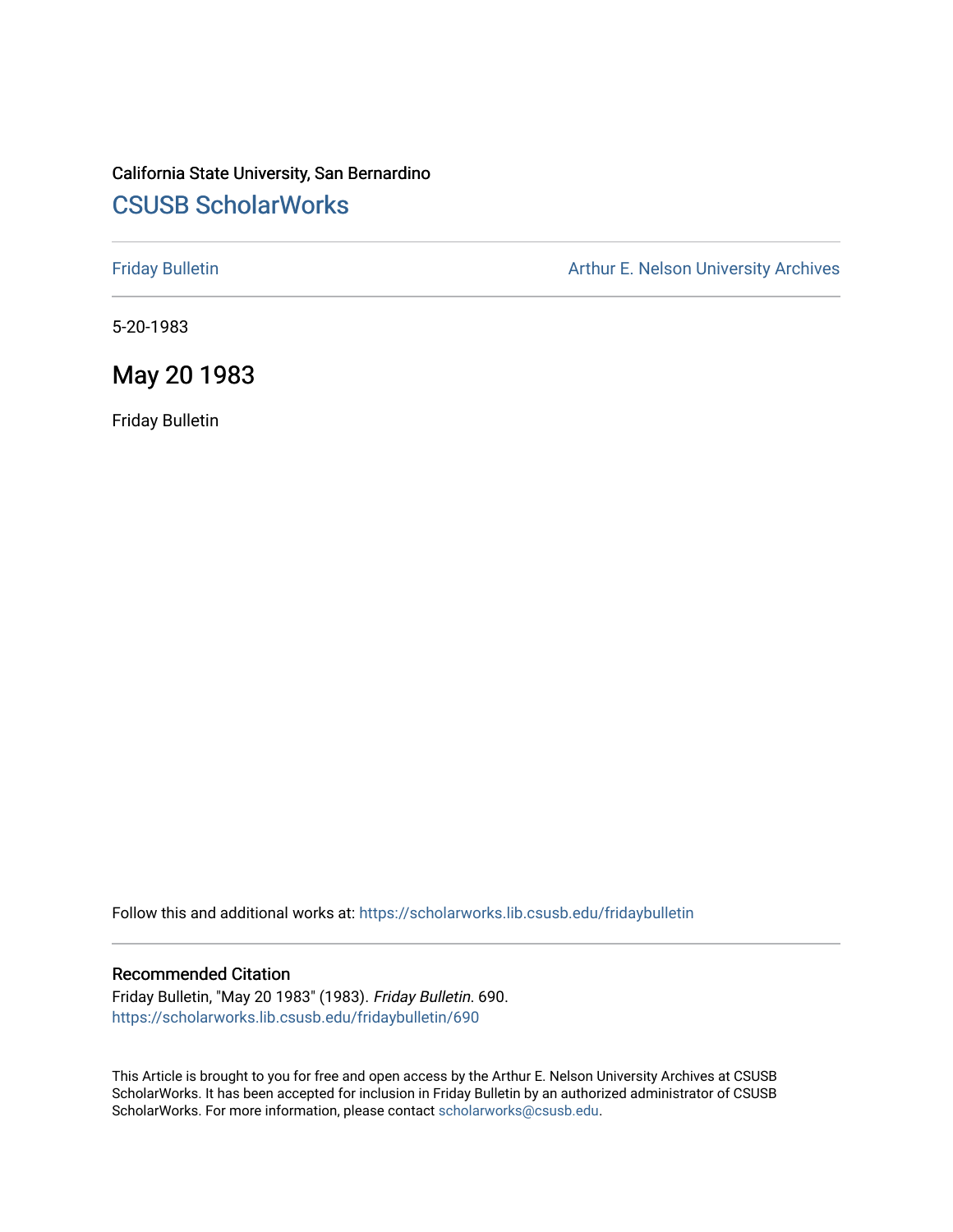



May 20, I983

**PRESIDENT HOPES COLLEGE HAS 'WILL TO DO^ SOUL TO DARE'** 

During his inauguration as second president of Cal State, San Bernardino Tuesday, Dr. Anthony H. Evans quoted Sir Walter Scott in expressing hope the college would have "the

will to do and the soul to dare." One of the greatest challenges will be to meet the educational needs of a culturally and geographically diverse region. A key will be to establish ties with other institutions of higher education, primary and secondary schools, parents and the communities in the area.

Guest speaker Justice James Brickley of the Michigan State Supreme Court traced the trends in education from its "golden years" in the 1950s to the dip in enrollment and public support occurring in the 1980s. The leadership of President Evans, who has strong experience in education and government, will help the college meet the needs of this decade, he said.

Speaking on behalf of faculty, staff, students and alumni were Dr. Joe Bas (Faculty Senate), Janice Lemmond (Purchasing), Elise Traynum (Associated Students) and Kathryn Fortner (Alumni Association). Dr. Loren Filbeck and Keating Johnson directed the Concert Choir and Wind Ensemble.

A 40-foot, canvas mural, a rendering of the college logo, was created for the occasion by Howard Dexter (Music), who received his B.A. in art from the college in **1980.** The new mace crafted by Mark Petherbridge, senior art major, under the direction of Roger Lintault (Art), will be displayed for all to see as soon as a stand is const ructed.

# **A THANK YOU**

I would like to express my appreciation to all of those individuals at the college who helped make my inauguration so successful. To each of you who assisted with the planning and implementation of the inaugural activities, I thank you. I am grateful also to each of you who attended the ceremony and reception and in that way helped^ make the event truly memorable. May 17 will always be a very special date for Lois and me.

Anthony HEvans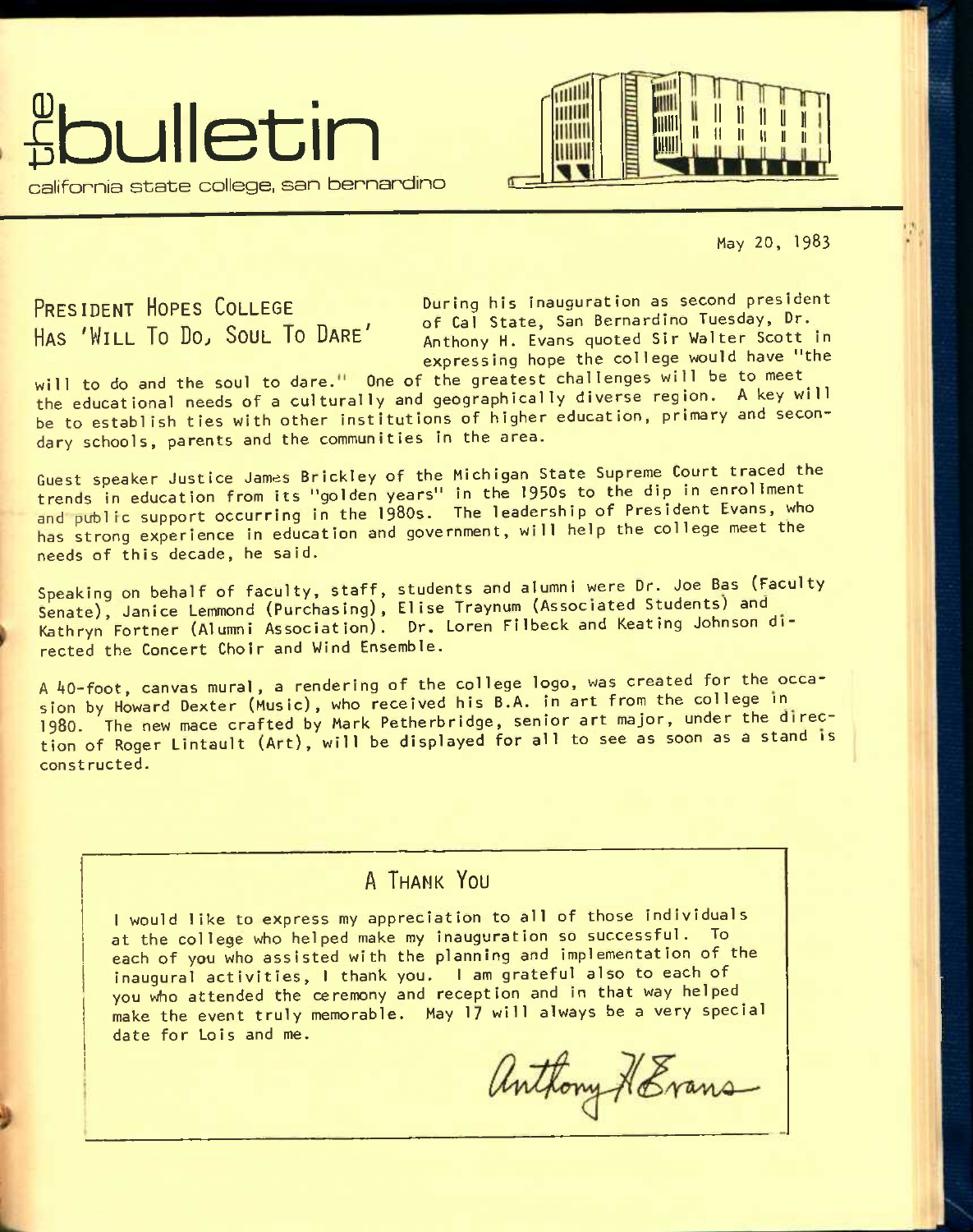**FACULTY SENATE ELECTS OFFICERS**  Dr. Joe Bas has been re-elected chair of the college Faculty Senate for 1983-84. Dr. Frances Coles will be vice chair. Dr. Bruce Golden has been named to a second term as secretary.

Senators seated for 1983-85 are: Dr. John Chaney (re-elected at large), Dr. Peter Schroeder (Humanities), Mary McGregor (Natural Sciences), Dr. Richard Griffiths (Education), Dr. Ellen Kronowitz (at large, served 1981–83 from Education), Dr. Sheldon<br>Bockman (Administration), Dr. Reginald Price (Natural David Lutz (Social and Behavioral Sciences).

Continuing their 1982-84 terms are: Dr. Ronald Barnes (at large), Dr. Bas (Humanities), Dr. Coles (Social and Behavioral Sciences), Dr. John Craig (Natural Sciences), Dr. Golden (Humanities), Dr. Jack McDonnell (Administration), Dr. Thomas Meisenhelder<br>(at large), Dr. Richard Moss (Social and Behaviora affairs), Dr. Steven Wagner (at large) and Ur. Alvin World (Essextent)<br>president of the Associated Students, will serve on the Senate during the 1983-84 academic year. President Anthony H. Evans and Vice President Gerald Scherba serve ex<br>officio.

Dr. Carol Goss and Dr. Judith Rymer continue as representatives to the Statewide Academic Senate. Dr. Rymer was elected on May 6 as secretary of the statewide Senate for 1983-84 and will serve on the six-member executive committee.

**DR. MARGARET DOANE TO SPEAK**<br>**ABOUT AMNESTY INTERNATIONAL** 

Dr. Margaret Doane (English) will speak about the Work of Amnesty International at the Progressive<br>Forum at noon, Wednesday in PS 10. Dr. Doane, who has been working with the organization for

five years, will discuss its efforts on behalf of the human rights of political prisoners.

**INTRAMURAL-TOKAY OPEN GOLF TOURNEY WEDNESDAY**  The CSCSB Intramural-Tokay Open golf tournament, formerly "hacker's golf," will be held from 1 to 4 p.m., Wednesday on campus. Students, faculty and staff may sign up at the intramural bulletin board in the P.E. BuiIding.

**CLUB TRANSITION WORKSHOP PLANNED THURSDAY NOON** 

A club transition workshop designed to facilitate transferring club leadership to new officers will be held at noon, Thursday in the Student Union Senate Chambers. Outgoing and new club officers, club members and advisors are encouraged to participate. Registration can be made with the

Activities Office, Ext. 7407.

The California State College. San Bernardino BULLETIN is published Fridays by the Public Affairs Office, AD 117, extension 7558. items for publication should be received in writing by noon Tuesday.

Editor . . Jill Scan Ian Edna Steinman, Director of Public Affairs Printed in the Duplicating Center Calendar Items . . . Ruth Moran No. 37

Volume 18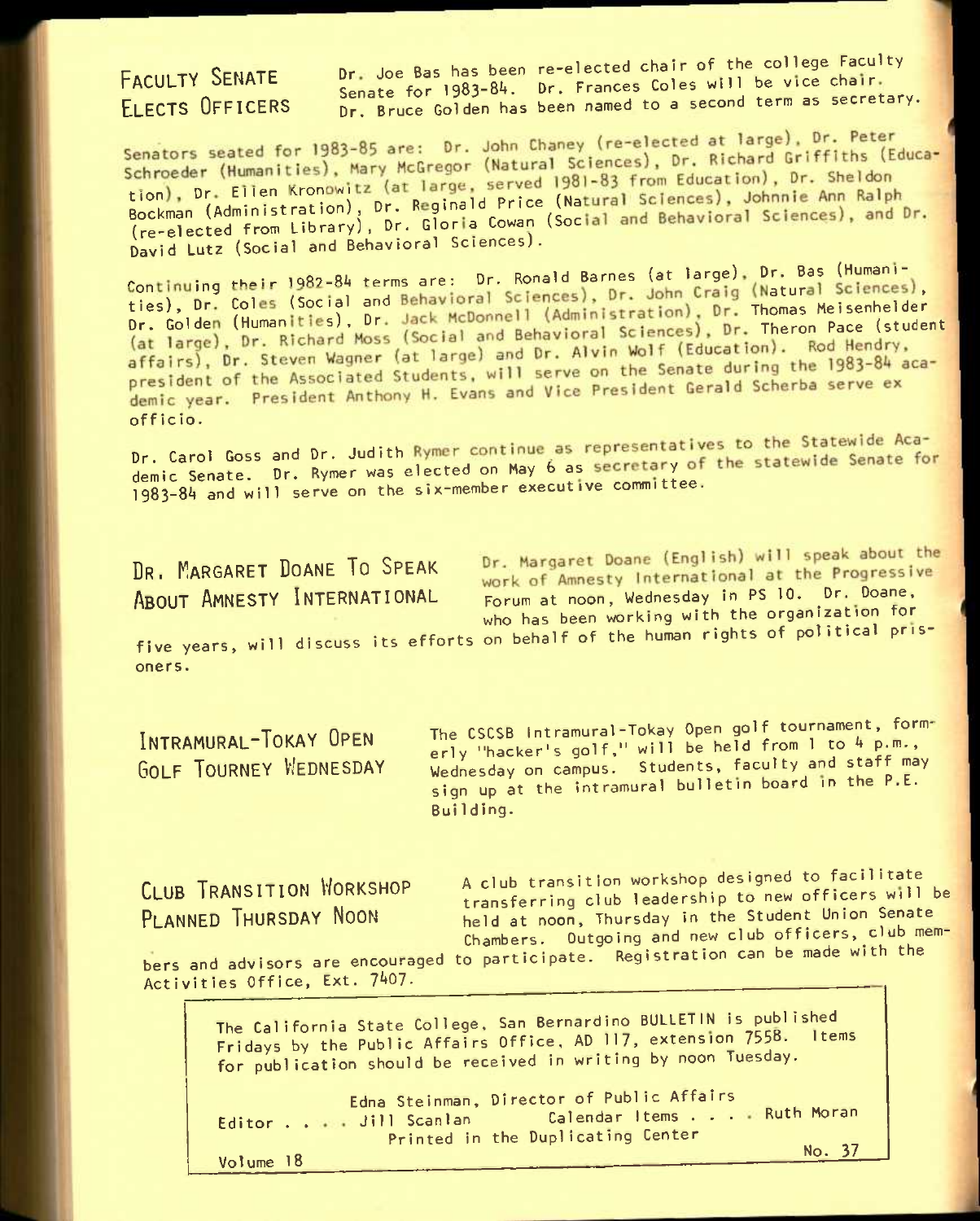'Amphitryon 38' Jean Glraudoux's delightful comedy "Amphitryon 38" will open **OPENS THURSDAY** Thursday, May 26 in the Theatre. Performances will be at 8:15 p.m., Thursday through Sunday, May 26-28 and Tuesday through Saturday, May 31-June 4. Admission is \$4.25 general,

\$2 students and senior citizens. Tickets may be obtained by calling the Theatre Arts Department, Ext. 7452.

The playwright chose his title to indicate the historical popularity of the story of Jupiter's attempts to seduce Alkmena, a mortal woman who prefers to be faithful to her husband, Amphitryon. Subsequent research revealed Giraudoux's comedy is actually the 39th rendition in play form. It debuted in 1929 with Alfred Lunt and Lynne Fontaine in the leading roles.

Directed by Dr. Ronald E. Barnes (Theatre Arts), the production stars Nancy Johnson, Bill Greeley, Randy Charnin, John Koroulakis, Mark Duncan, Gary Roberson, Timothy Rei11y, Tammy Monohan, Jodi Julian, Sybille Anne Matzat and Mary Manthis.

ALUMNI, A.S. PLANNING The Alumni Association and the Associated Students will<br>EVENT FOR GRADUATES sponsor an evening honoring the 1982-83 graduates Fri-**EXECUTE:** EVENT FOR THE PORTION OF THE POST OF THE SPONSOF SPIday, May **27.** Members of the college community are invited to the semi-formal occasion, which will include a

buffet dinner and dancing to the music of Prelude, from 7 p.m. to midnight in the college Commons.

Awards will be presented to the 23 students included in the **I983** edition of "Who's Who Among Students In American Universities and Colleges." Also recognized will be graduates who have excelled in grade-point average and leadership.

Tickets are \$6 per person or \$11 per couple. Reservations may be made by calling the Associated Students, Ext. 7494, or the Student Union, Ext. 7757.

CRIME PREVENTION WEEK The College Police and the Associated Students will spon-SEMINARS SCHEDULFD **SOF a series of free, one-hour seminars Monday through** Thursday, for Crime Prevention Week. Tony Gneck (Physical Education and Recreation) will begin the events with a karate demonstration in the Student Union Multipurpose Room at noon, Monday. From 3 to 5 that afternoon he will teach karate techniques in the SUMP.

Shirley Eastman from the San Bernardino Rape Crisis Center will speak on "Defensive Living<sup>"</sup> at noon, Tuesday in the Lower Commons. College Police will give a presentation on personal and home security at noon, Wednesday in the SUMP. Personal security devices will be the topic of Thursday's seminar in PL 500.

FORT HAYS CHAMBER CHOIR The Chamber Choir of Fort Hays State University in To PERFORM HERE THURSDAY **Kansas will give a concert at 8:15 p.m.**, Thursday in the Recital Hall. On its first tour of the West, the choir will present a diverse program with works by

Pachelbel, Cole Porter, Handel and Les Brown. Also included are spirituals, a Victorian song and Brahms composition titled "Der Abend." An original composition by Fort Hays faculty composer Lewis Miller will highlight the concert. Tickets, available at the door, are \$3 general, \$1,50 students.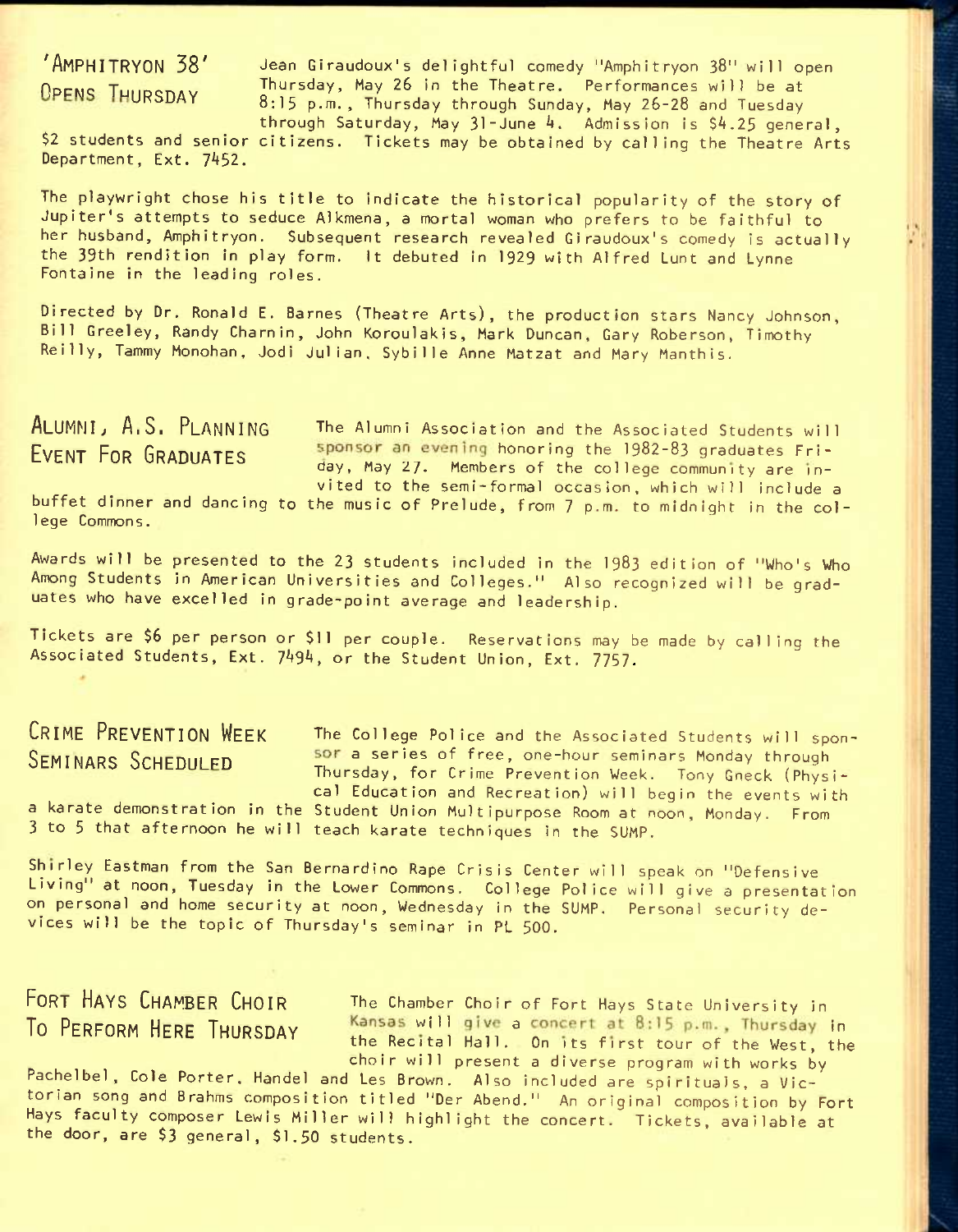PIPE ORGAN TOPIC OF LECTURE The role of the pipe organ in the Medieval, AND RECITAL BY DR. MOOREFIELD Renaissance and Baroque world will be illustra-<br>AND RECITAL BY DR. MOOREFIELD ted in a lecture-recital by Dr. Arthur A. ted in a lecture-recital by Dr. Arthur A. Moorefield at 8:15 p.m., Wednesday, in the Re-

cital Hall. He will play an instrument built on the principles of the I6th and 17th centuries, the 11-rank (11 sets of pipes) Schl tcker dassic-voiced mechanical action pipe organ. The Chamber Singers will join him in presenting organ masses by Cavazzoni, Frescobaldi and J.S. Bach.

Dr. Moorefield holds a Ph.D. in musicology from UCLA. He has done extensive research on the liturgical music of the l6th century and has published a number of books and articles on this subject. He is the editor of complete editions of the works of two first-generation Lutheran composers, Johannes Galliculus and Wolfgang Figulus. With grants from the National Endowment for the Humanities, he has traveled extensively in Eastern European countries, where he has discovered numerous collections of previously unknown sources of liturgical music.

Admission to the program, which is part of the Music at Ca1 State series, is \$3-50 general, \$1.75 students. Tickets will be available at the door.

CAREER PLANNING AND PLACEMENT Students will have the opportunity to learn **THE CONSOR CAREER WEEK** about careers from guest speakers and repre-<br>**TO SPONSOR CAREER WEEK** eentatives from businesses and agencies durin sentatives from businesses and agencies during Career Week beginning Monday.

Monday's events will focus on science majors, with a workshop on "Resume Preparation for Natural Science Majors" from noon to 1:30 p.m. in PS 227 and a panel discussion on "Careers in the Sciences" from  $2:30$  to  $4$  p.m. in the Student Union Senate Chambers.

"So You Think You Want to be a Teacher," a workshop for K-12 teachers, will be held from 10 a.m. to noon, Tuesday in the Student Union Senate Chambers. Also on Tuesday, representatives from six employers will discuss careers for liberal arts majors from 2:30 to 4:30 p.m. in PL 500 south.

Bettye Miller, county editor for The Sun newspaper in San Bernardino, will discuss careers in Journalism from 10 a.m. to noon, Wednesday in the Student Union Senate Chambers. Personnel directors from eight school districts will talk about careers in secondary and primary education from 2:30 to 4:30 p.m. in the Student Union Multipurpose Room.

On Thursday, representatives from approximately 40 businesses, government agencies and private industries will be available to answer questions about positions in their professions during a Career Opportunities Fair from 10 a.m. to 2 p.m. in the Student Union Multipurpose Room.

The Career Planning and Placement Center will conclude the week's activities with an open house from 10 a.m. to 3 p.m., Friday in S5 116. Sample resumes and placement files will be displayed, the film "Your Interview" will be shown periodically throughout the day, and staff will be available to discuss careers. The college community is invited. Refreshments will be served during the events, courtesy of the Associated Students.

**CONGRATULATIONS** The college congratulates John Scribner (Business Administration) and his wife, Dorcey, on the birth of their son, Robert John, May 9. He weighed 10 lbs.,  $8\frac{1}{2}$  oz.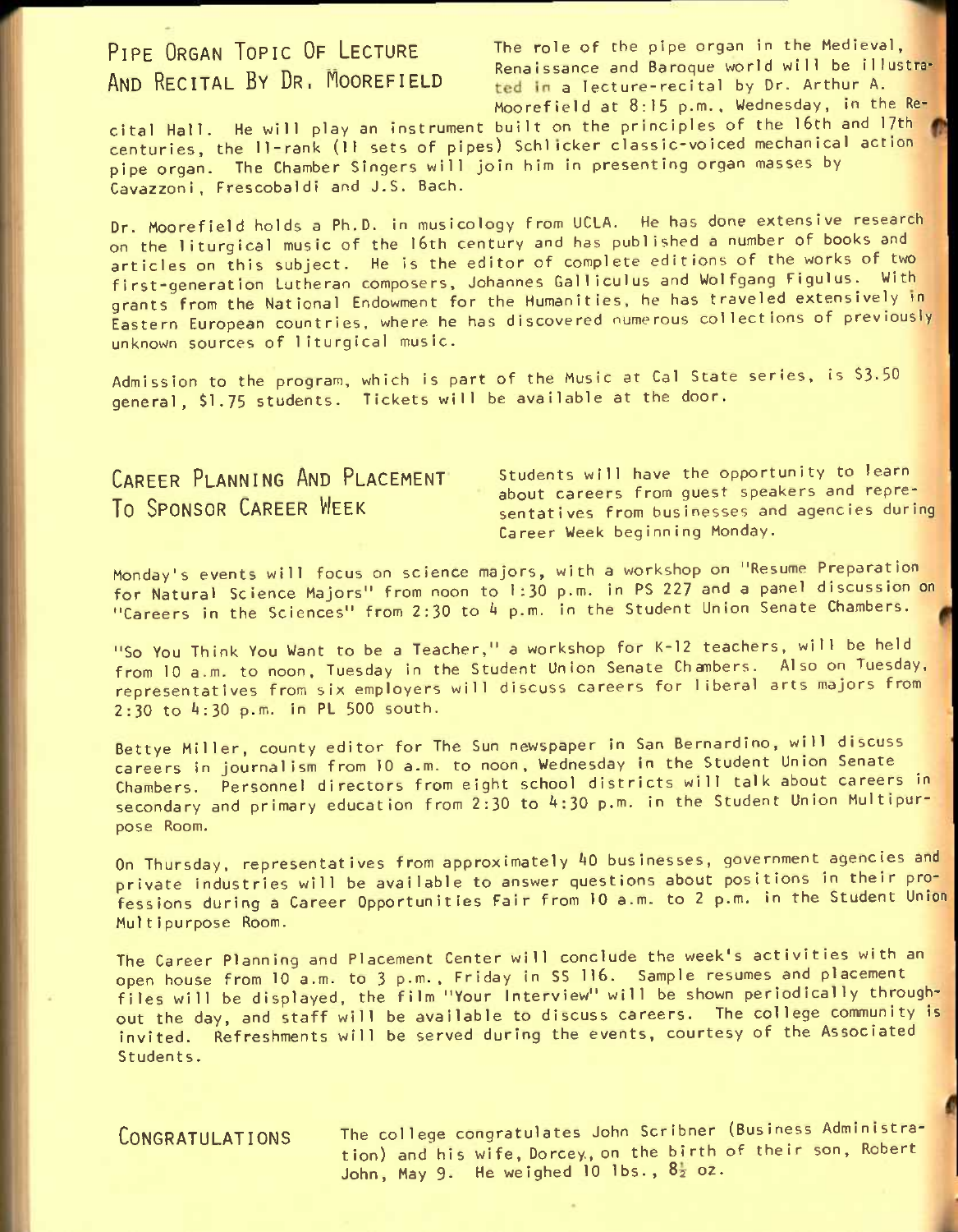**NOTEWORTHY** Richard Ackley (Academic Administration) was re-elected to the Executive Committee of the World Affairs Council of Inland Southern California and appointed chair of academic affairs for I983-8A.

Dr. Clifford Paynton (Sociology) is one of 25 faculty accepted as a participant in the Social Science Research and Instructional Council's summer workshop in computing and statistics in June at Cal Poly, San Luis Obispo.

Lt. Pam Stewart (College Police) was elected secretary of the newly formed San Bernardino Chapter of the Inland Police Training Officers' Assn. May 12.

**MILO LENZ DIES MIIO** lenz, 66, a painter in Plant Operations until his re-AFTER HEART ATTACK tirement in 1979, died May 17 in San Bernardino following a heart attack. Services were yesterday, with interment in Mountain View Cemetery. Survivors include his widow llene, two sons, a daughter and six grandsons.

### **PERSONNEL**

LEAVING THE COLLEGE Christine A. Rasmussen Department Secretary HA Anthropology, Geography, Economics Effective May 20

Geraldine Jones Administrative Secretary A Academic Affa i rs Effective July 1

## **EMPLOYMENT OPPORTUNITIES**

(Apply by 2 p.m., June 3. Not state positions.)

UPWARD BOUND Project Director--\$22,512-\$27,109/yr. ; full-time, temporary to May 30,  $1984$ ; available immediately.

Counselor--\$l7,196-\$20,628/yr. ; ful1 time, temporary to May 30, 1984; available immediately.

The following are temporary to Aug. 5; available June 20:

Head Resident Counselor—\$3.93-\$4.43/ hr.; ful1-time.

 $Resident$  Counselor--\$3.93-\$4.43/hr.; ful1-t ime.

Tutors/Recreation Helper (six positions)-- \$3.93-\$4.43/hr.; four positions at 10 hrs./wk.; two positions at 40 hrs./wk.

Inst ruetors--\$12.37~\$14.16/hr.; 16-20 hrs./wk.

Physical Education Coordinator--\$12.37-\$l4.82/hr.; 20 hrs./wk.

Physical Education/Recreation Coordinator (Graduate Assistant)--\$4.66-\$5-16/hr.; 20 hrs./wk.